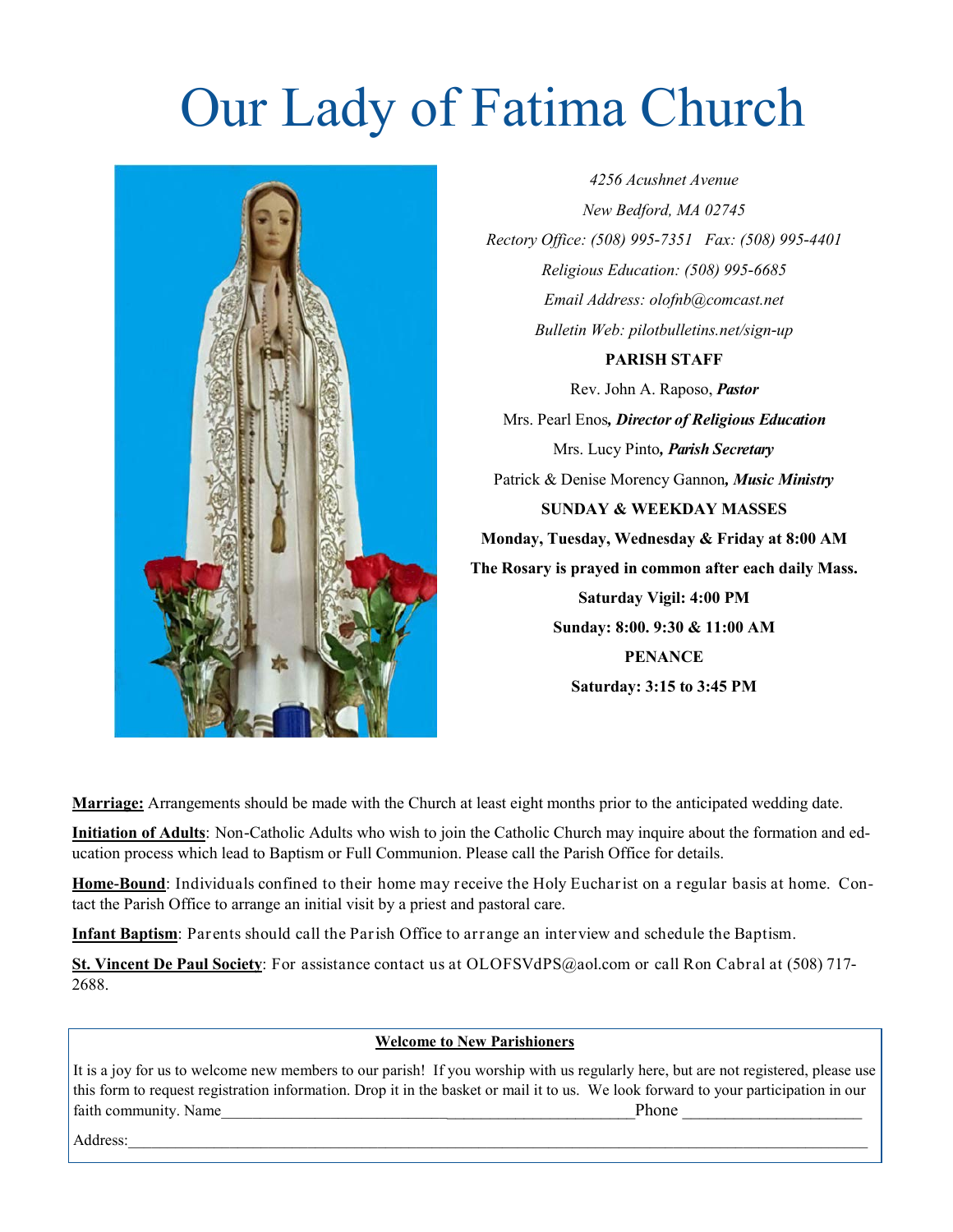# **THIRD SUNDAY OF LENT–March 12, 2017**



| Saturday        | March | 11, | 4:00 PM  | Jeanne Labelle by Mr. & Mrs. Claudette LeBlanc                             |
|-----------------|-------|-----|----------|----------------------------------------------------------------------------|
| <b>Sunday</b>   | March | 12, | 8:00 AM  | Antonio daPonte, Artur Freitas, Maria Melo, Cecelia Pereira<br>by Family   |
|                 |       |     | 9:30 AM  | Hildeberto Oliveira, Manuel, Maria, Emanuel & Luduina Furtado<br>by Family |
|                 |       |     | 11:00 AM | <b>Community Mass: Robert Krouzek</b>                                      |
| Monday          | March | 13, | 8:00 AM  | <b>No morning Mass</b>                                                     |
| Tuesday         | March | 14, | 8:00 AM  | <b>No morning Mass</b>                                                     |
| Wednesday       | March | 15, | 8:00 AM  | <b>No morning Mass</b>                                                     |
| Friday          | March | 17, | 8:00 AM  | <b>No morning Mass</b>                                                     |
| <b>Saturday</b> | March | 18, | 4:00 PM  | Missa Pro Populo                                                           |
| Sunday          | March | 19, | 8:00 AM  | Paulino & Ana Vieira by Family                                             |
|                 |       |     | 9:30 AM  | Missa Pro Populo                                                           |
|                 |       |     | 11:00 AM | <b>Community Mass:</b> For the intentions of the prayer line               |

**Sanctuary Lamp: Special intention for the Moura and Cruz Family Our Lady of Fatima: Special intention for the Moura and Cruz Family**

#### **WEEKLY FINANCIAL REPORT:**

Collection last weekend**:** \$2,795.65 Thank you! Catholic University:\$692.77 Thank you! Ash Wednesday: \$666.14 Thank you! Expenses for week: \$1,380.00 (\$980.00 salaries, \$400.00 parish assessment)

#### **ROSARY AND CHAPLET OF**



#### **DIVINE MERCY**

 $\sim$   $\approx$  41116. Please join us for Rosary and Chaplet of Divine Mercy every Tuesday at 7:00 p.m. There is so much to pray for. Please email any prayer requests to **olofnb@comcast.net**.

**MASS INTENTIONS FOR MAY ARE AVAILABLE.**  Mass intentions can be scheduled during office hours on Wednesdays 9-3 and Fridays 9-12. The Sanctuary Lamp for Our Lady of Fatima Lamp, is also available.

**OUR MILITARY** that God may watch over our loved ones, protect them and bring them home safe-**REMEMBER** ly. **THE SICK** who have asked for our IN YOUR **PRAYERS** prayers. May they be strengthened by God in health, mind, body and spirit and be comforted by our prayer.

**BLOOD PRESSURE CHECK** Our parish healthcare professionals will be on-duty the second weekend of the month to check your blood pressure after all Masses.

## **THOUGHT FOR THE WEEK:**

*How others see you is not important. How others See God in you is!*



#### **TALKING TO THE DEVIL**

Temptation is part of the human sto‐ ry, as unavoidable as original sin. Each of us regularly spends a few moments chatting with the devil about the weaknesses that haunt us the most. Should we have another piece of cake or another drink? Why not leave work early (no one's watching) or say that

unkind remark (it will never get back to her) or tell that lie (it will make you look better)? To fortify yourself against those little chats so potentially destructive to in‐ tegrity, why not spend a few minutes each day in conversation with the Lord? Prayer is the best-known antidote to temptation.



#### **MONDAY HOLY HOUR FOR EVANGELIZATION**: One hour of prayer and reflection in the Church in the presence of Christ, seeking his guidance and the power of the Holy Spirit to respond to the call for a New Evangelization *Where: St. John Neumann Church, every Monday Evening, 7-8 pm*.

#### **ST. JOHN NEUMANN PARISH WEL-**



**COMES** Fr. Tad Pacholczyk, Director of Education and Ethics at The National Catholic Bioethics Center. March 26, 2017 from 1pm to 4:30pm. Fr. Tad will be speaking on Physician Assisted Suicide and the challenging issues in bioethics today. FREE WILL OFFERING